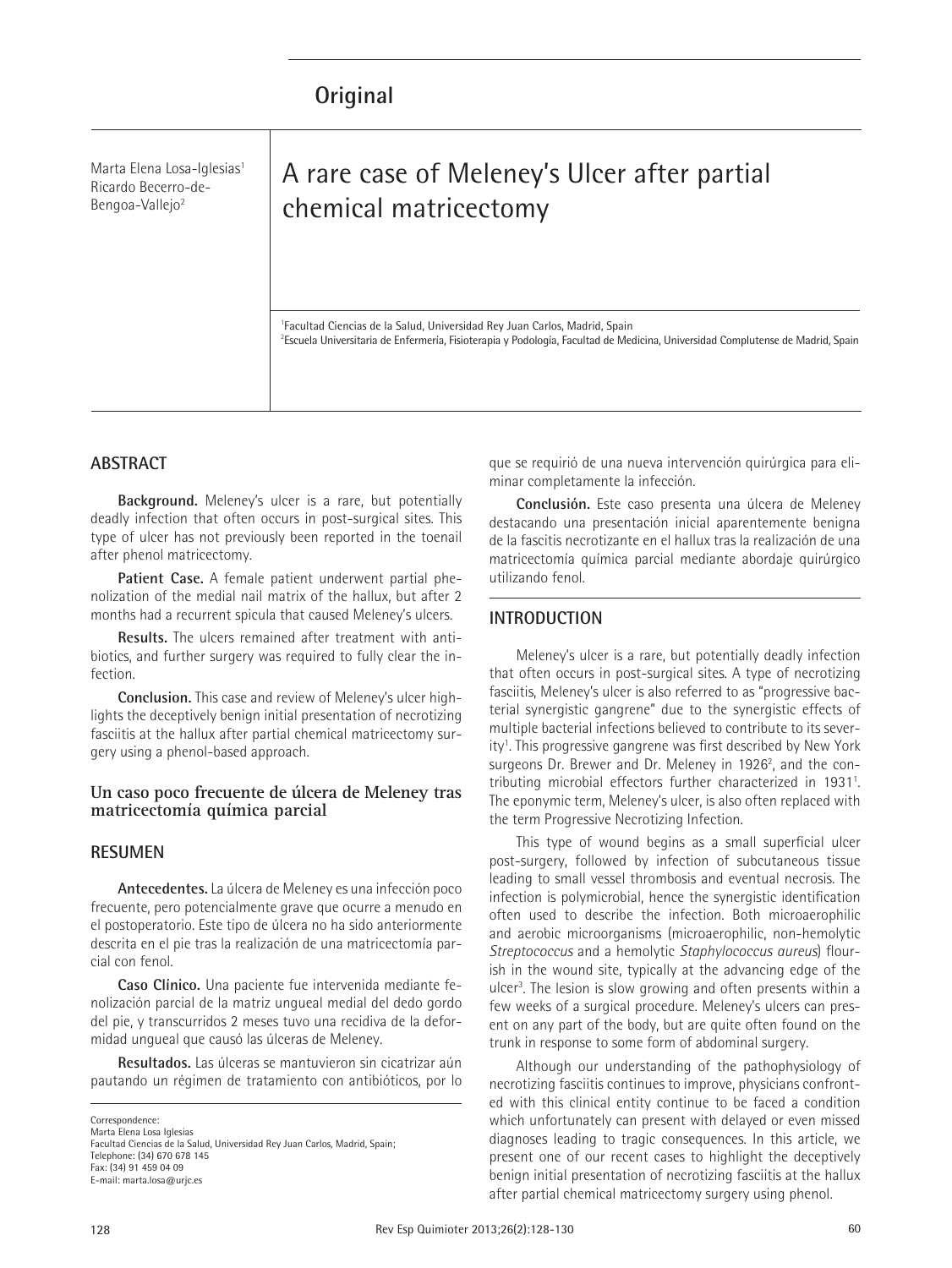# **CASE REPORT**

**Affiliation.** The patient was a 45 year old Caucasian female with unknown past medical history.

**Present illness.** The patient underwent partial chemical matricectomy 2 months prior with a normal post-operative examination. The patient claimed that one week prior to the current examination, she experienced redness, and felt pain at the site of phenolization. She noticed an itchy, scaly red patch of skin at the medial border of the hallux with ulcers that were increasing in size, which motivated her to seek consultation.

**Clinical examination.** Erythema was present and the site was tender to palpation. The pain described suggested a soft-tissue infection. Two ulcers were present at the medial border of the right hallux and one ulcer was found under the nail plate of the medial fold of the right hallux (figure 1). Exudative discharge was also observed at the site of pain. The patient had no fever, and no popliteal, or inguinal lymph node involvement.





**Complementary examinations**. Blood counts, blood chemistry and liver lipid profile were all within normal limits. Cultures of the secretion from the ulcers were positive for *S. aureus* and *Proteus mirabillis*. The probe to bone test was positive (figure 2) and an X-ray was taken to rule out osteomyelitis.

#### **TREATMENT**

The patient received oral antibiotics (ciprofloxacin 500 mg/12 hours in combination with clindamycin 150 mg/6 hours) for 10 days based on the antimicrobial susceptibility observed in the disk diffusion test. In the first 24 hours, the patient's symptoms improved; and after 10 days, the injury was resolved. However after 20 days, although the wounds appeared to be resolved, the medial matrix of the right hal-



swollen, and tender to palpation. No exudation was found. The patient then underwent a partial medial matricectomy of the nail matrix of the hallux using the Winograd technique and remained without recurrence for nine months. These initial ulcers were deemed to be Meleney's ulcers.

# **DISCUSSION**

**Forms of necrotizing fasciitis.** Different forms of necrotizing fasciitis can have a rate of spread measured in hours up to weeks. Histologically, necrotizing fasciitis is characterized by angiothrombotic microbial invasion of the fascia. As the process progresses, occlusion of perforating nutrient vessels to the skin causes ischemia. An intermediate stage includes cutaneous blisters, later developing large hemorrhagic bullae, frank cutaneous gangrene, and sensory motor deficits<sup>4</sup>. .

Necrotizing fasciitis exists in two forms. Type 1 is a polymicrobial infection caused by the synergistic effect of anaerobic and aerobic bacteria. This type most commonly affects people with a compromised vascular supply, or results after surgical procedures. The Type 2 form is caused by *Streptococcus pyogenes*, also known as Group A (beta-hemolytic) *Streptococcus* (GAS) either alone or in combination with *S. aureus*. This form is more often described in immunocompromised patients<sup>5</sup>. .

Meleney's ulcer falls under the Type 1 form of necrotizing fasciitis. This progressive bacterial synergistic gangrene is a slow progressive superficially necrotizing fasciitis of the skin and subcutaneous fat. It has an additional feature over typical Type 1 necrotizing fasciitis involving burrowing necrotic tracts through tissue planes that emerge at distant sites in the skin<sup>6</sup>. Total skin thickness is affected, but not deep fascia<sup>7</sup>. This "undermining burrowing ulcer" is extensively destructive to the cutaneous skin layer and creates multiple ulcers separated by bridges of skin<sup>6</sup>. .